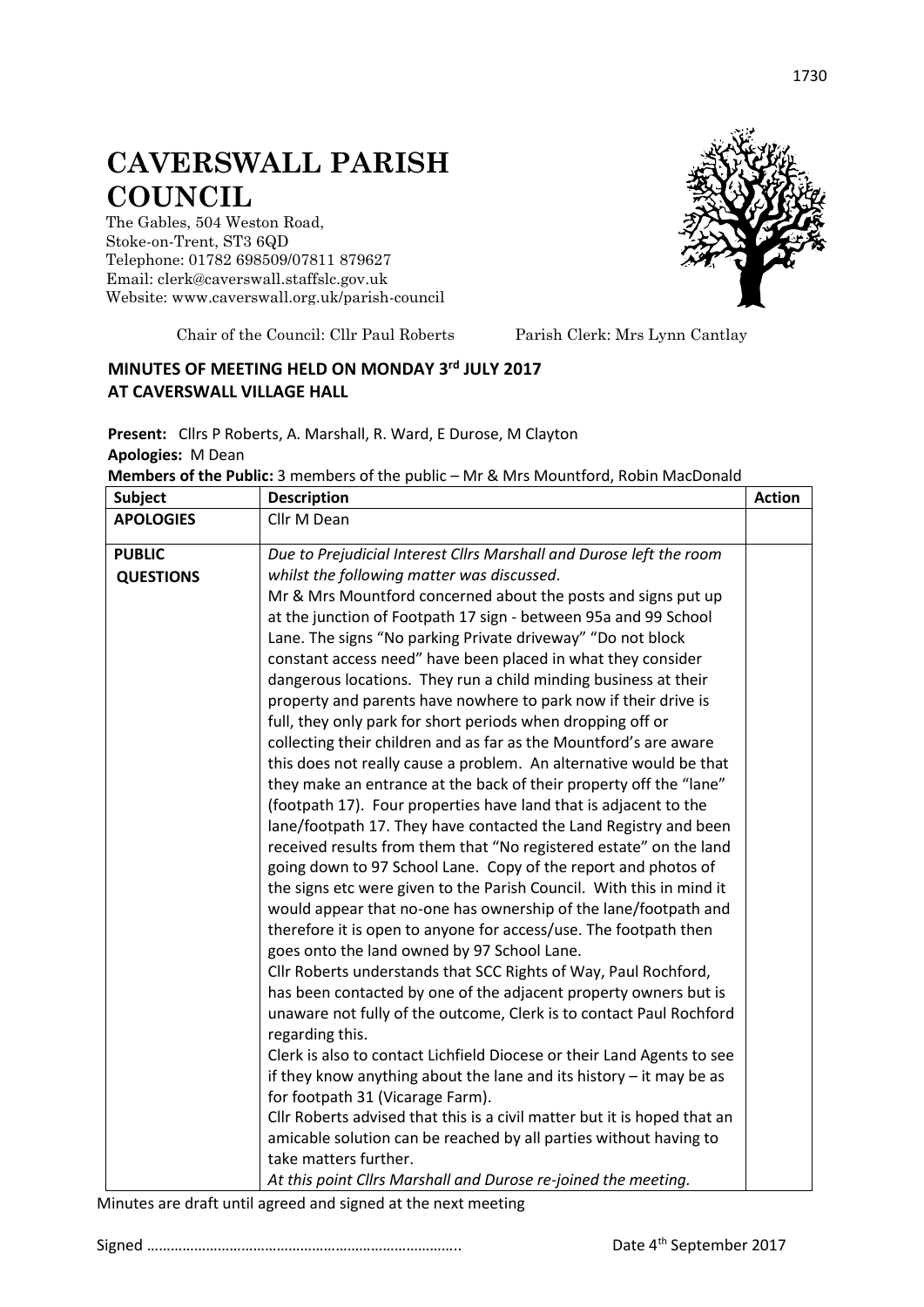| <b>Subject</b>                                                    | <b>Description</b>                                                                                                                                                                                                                                                                                                                                                                                                                                                                                                                                                                                                                                                                                                                                                                                                                                                                                                                                                                                                                      | <b>Action</b>  |
|-------------------------------------------------------------------|-----------------------------------------------------------------------------------------------------------------------------------------------------------------------------------------------------------------------------------------------------------------------------------------------------------------------------------------------------------------------------------------------------------------------------------------------------------------------------------------------------------------------------------------------------------------------------------------------------------------------------------------------------------------------------------------------------------------------------------------------------------------------------------------------------------------------------------------------------------------------------------------------------------------------------------------------------------------------------------------------------------------------------------------|----------------|
| <b>MINUTES</b><br><b>DECLARATION OF</b><br><b>INTEREST</b>        | Robin MacDonald attended regarding his latest planning<br>application for the Castle, the application is currently marked as<br>being a delegated decision. The Chair advised that this would be<br>fully discussed later in the meeting by the Councillors.<br>It was resolved that the minutes of the previous month's meeting<br>were to be signed as a true and correct record.<br>Cllrs Roberts - planning<br>Cllrs Marshall and Durose re Footpath 17                                                                                                                                                                                                                                                                                                                                                                                                                                                                                                                                                                             |                |
| <b>REPORTS</b><br><b>COUNTY/DISTRICT</b><br><b>COUNCILLORS</b>    | 91/17 County Councillor - Meeting with David Greatbach on 20th<br>July when all Highway issues will be raised.<br>Meeting tomorrow with Healthy Staffordshire. He has asked for<br>closure the of Leek Hospital to be called in. Trying to get whole<br>process referred to Secretary of State. Will include Cheadle and<br>Bradwell now.<br>92/17 District Councillor - Got Local plan to vote on next Thursday.<br>Caverswall and Dilhorne seem to have escaped but Infill boundaries<br>may be relooked at.<br>The application for the 350 houses on the land off Caverswall Road<br>has still to be determined by S-o-T. Cllr Ward is meeting with new<br>MP for S-o-T South, Jack Brereton, on Friday and he will ask him for<br>his support against this application. Clerk to contact SMDC Ben<br>Heywood and Jane Curley to ask what comments they have<br>submitted and ask that they put in objections supporting the Parish<br>Councils objections to see if they have submitted comments and<br>ask that they object to it. |                |
| HANDYMAN/<br><b>LENGTHSMAN</b>                                    | Clerk to ask Lengthsman to spray throughout village and trim the<br>hedge in The Dams<br>Clerk also to contact Robin Macdonald to ask again that he<br>arranges for the hedge along The Dams and down School Lane to<br>be trimmed as this is badly encroaching onto the Highway.                                                                                                                                                                                                                                                                                                                                                                                                                                                                                                                                                                                                                                                                                                                                                       | Clerk<br>Clerk |
| <b>MATTERS ARISING</b><br><b>FROM PREVIOUS</b><br><b>MEETINGS</b> | <b>HIGHWAYS ISSUES -</b><br>93/17 - Grids and Drains<br>Ongoing<br>94/17 - Footpaths<br>Cllr Roberts gave all Councillors and Clerk a copy of the list of all<br>footpaths, giving their numbers and locations, within the<br>Caverswall Ward.<br>95/17 Bus Shelter by Scout Hut/Planter by Caverswall Village Sign<br>(77/17, 62/17, 46/17, 30/17, 18/17, 05/17, 151/16, 138/16,<br>120/16, 103/16)<br>Working party have repainted and tidied up the bus shelter and a<br>new planter was constructed by the Caverswall Village sign this<br>area is now looking good. Thanks to all those who helped with this.<br>96/17 - Car Park Access Barriers - Height warning signs<br>(78/17, 63/17, 48/17, 32/17, 20/17, 08/17, 153/16, 141/16, 126/16,<br>113/16                                                                                                                                                                                                                                                                           |                |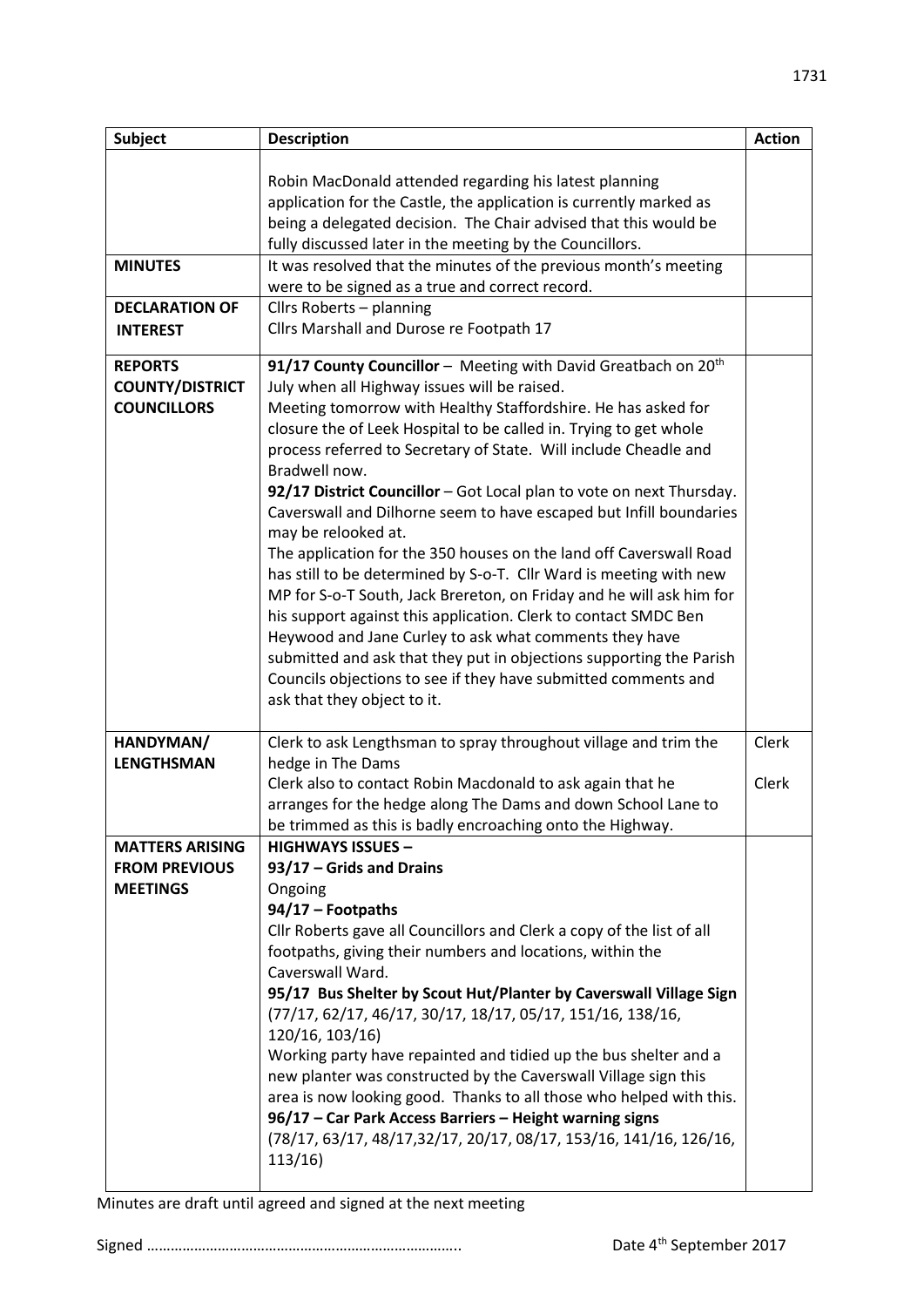| <b>Subject</b> | <b>Description</b>                                                                 | <b>Action</b> |
|----------------|------------------------------------------------------------------------------------|---------------|
|                | These have been made, it was decided to get a further 2 signs to go                |               |
|                | on the inside of the barriers, Clerk to sort. Once these have been                 | <b>Clerk</b>  |
|                | received these to be put on the barriers.                                          |               |
|                | Decided further 2 wanted for reverse side.                                         |               |
|                | 97/17 - St Peters Church - Condition of the church yard                            |               |
|                | (79/17, 64/17, 49/17, 33/17, 21/17, 09/17, 154/16)                                 |               |
|                | Ongoing                                                                            |               |
|                | 98/17 - Trees along The Dams                                                       |               |
|                | (80/17, 65/17, 50/17, 34/17, 22/17, 10/17)                                         |               |
|                | Quote received from N&J Trees for the replacement of the 2 dead                    |               |
|                | trees, they advised that the best time to plant is between October                 |               |
|                | to March, it was agreed to go ahead with the replacement but to                    |               |
|                | wait until October. Clerk to send purchase order to N&J Trees.                     | Clerk         |
|                | 99/17 - Access to bus stop in The Square                                           |               |
|                | (81/17, 66/17, 51/17)                                                              |               |
|                | On going.                                                                          | <b>RW</b>     |
|                | 100/17 - Playing fields/bollards village hall                                      |               |
|                | (82/17, 69/17, 54/17)                                                              |               |
|                | Clerk to email Christine Jones advising this is now to be done at the              | Clerk         |
|                | Parish Councils expense and to attached a copy of minutes of the                   |               |
|                | meeting when this was decided. The posts with cost £75.00 each, 3                  |               |
|                | are need, and will be collapsible and lockable posts. plus £450                    |               |
|                | labour and sundries. Cllr Marshall to contact Kel Construction to                  | <b>AM</b>     |
|                | get installed, Clerk to supply purchase order.                                     | Clerk         |
|                | 101/17 Village Signs - Caverswall                                                  |               |
|                | (83/17)                                                                            |               |
|                | Cllr Roberts has asked Matt Kilgariff to design a Caverswall village               |               |
|                | sign.                                                                              |               |
|                | Clerk has tried to contact Phil Wiggins at SMDC, who she was told                  |               |
|                | deals with signs but has had no response from him.                                 |               |
|                | 102/17 Millennium Garden-                                                          |               |
|                | (84/17)<br>Cllr Ward to ask Phil Stevens (?) if he would be able to let us use his |               |
|                | trailer for the removal of the rubbish, Clerk still to Anne Wagstaff               |               |
|                | re cost etc, Facebook post to go out late August asking for help in                |               |
|                | early September.                                                                   |               |
|                | 103/17 Stolen Defibrillator                                                        |               |
|                | (87/17) The problem over ownership has now been sorted but still                   |               |
|                | awaiting on PC Howard Davies re return of the defibrillator. Clerk                 |               |
|                | to contact Inspector Mark Thorley if still unable to get hold of PC                |               |
|                | Davies.                                                                            |               |
|                | 104/17 Register of Assets                                                          |               |
|                | (88/17)                                                                            |               |
|                | Draft copy supplied to Councillors, this to be finalised in                        |               |
|                | September.                                                                         |               |
|                | 105/17 Flag pole for the village                                                   |               |
|                | (89/17)                                                                            |               |
|                | Councillor Roberts gave details on costing for pole and Union Flag,                |               |
|                | further investigation needed, before deciding on what to purchase.                 |               |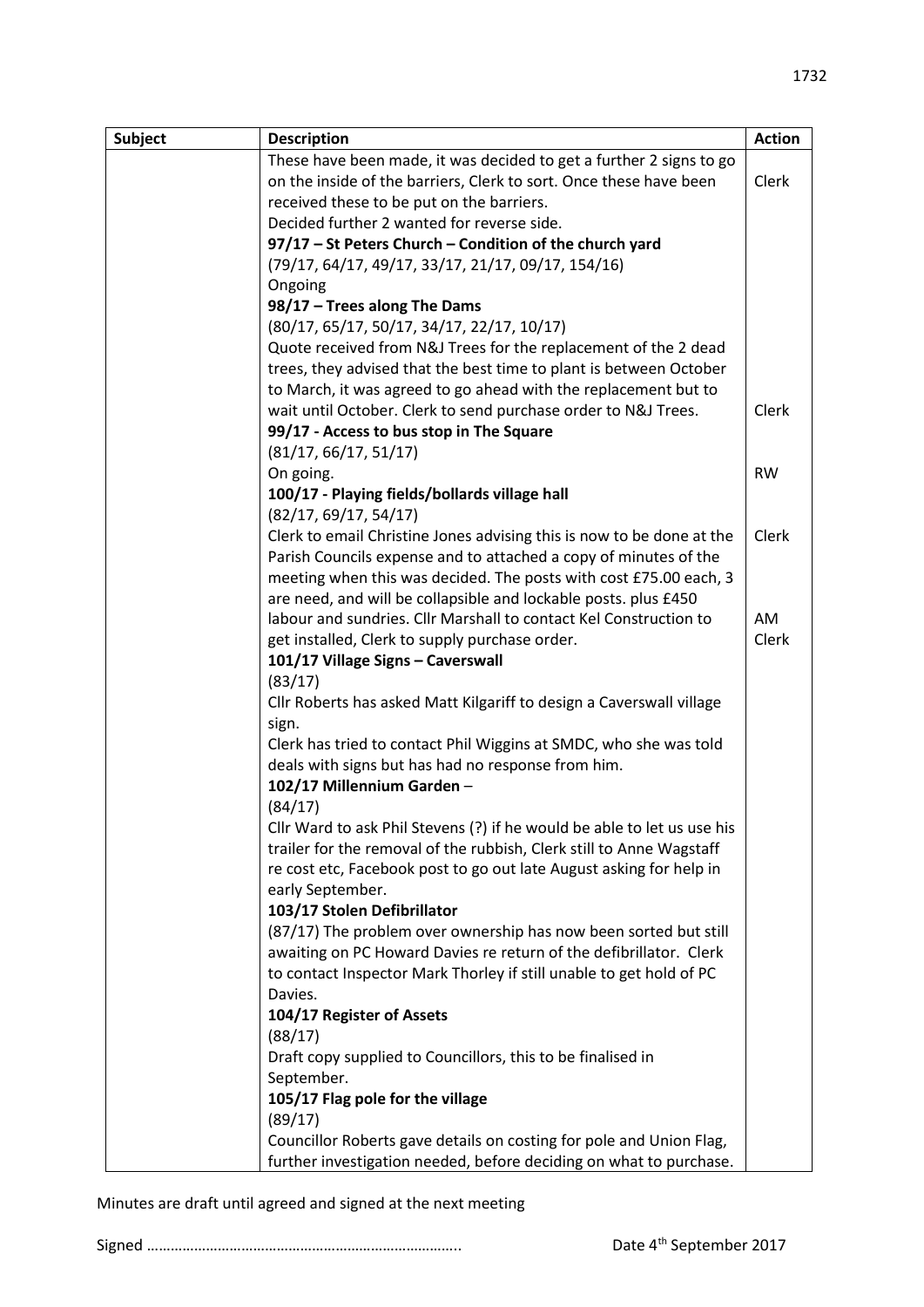| <b>Subject</b>        | <b>Description</b>                                                                                           | <b>Action</b> |
|-----------------------|--------------------------------------------------------------------------------------------------------------|---------------|
|                       | 106/17 Wall by railings and around the tree in The Square                                                    |               |
|                       | (90/17)                                                                                                      |               |
|                       | Clerk has contacted Rob Steele, SCC Highways, and his will do a site                                         |               |
|                       | visit and report back.                                                                                       |               |
|                       | 107/17 Auctioneers Arms update                                                                               |               |
|                       | Around £16,000 short of overall funding target and with grants etc                                           |               |
|                       | amount is at approx. £284,000.                                                                               |               |
|                       | Met with Mr Whittaker and he has agreed to sell it to the group for                                          |               |
|                       | £300,000.                                                                                                    |               |
|                       | It now looks almost certain that the purchase will go ahead, hoping                                          |               |
|                       | for a reduction on the purchase price.                                                                       |               |
|                       | There is a meeting of the investors on 14 <sup>th</sup> July.                                                |               |
|                       | Clerk to write to Mark Trillo to ask what the position with the                                              |               |
|                       | Parish Council becoming involved.                                                                            |               |
|                       | <b>Unresolved Items:</b>                                                                                     |               |
|                       | Bill Day - Cllr Durose asked if any decision had been made re                                                |               |
|                       | recognition of Bill Days' time as County Councillor. It was agreed to                                        |               |
|                       | invite Bill to meal, possibly at the Royal Oak and to ask Dilhorne to<br>join us this to occur in September. |               |
| <b>CORRESPONDENCE</b> | <b>TSB</b><br><b>Bank Statement</b>                                                                          |               |
|                       | Re change to Internet Log On                                                                                 |               |
|                       | Leek & Moorlands Historic Building Trust<br>Re Grade II Listed                                               |               |
|                       | <b>Building survey</b>                                                                                       |               |
|                       | <b>Matthew Ellis</b><br>Info/ leaflets on Space 2017                                                         |               |
|                       | 108/17 - Accounts                                                                                            |               |
| <b>FINANCE</b>        | Payments:                                                                                                    |               |
|                       | The following accounts were approved for payment: -                                                          |               |
|                       | Mrs L Cantlay – Clerk Salary and Expenses - July<br>∗<br>£215.00                                             |               |
|                       | Town & Country Services - June invoice<br>£348.00<br>∗                                                       |               |
|                       | Grafix signs - Height barrier<br>£ 40.00 *                                                                   |               |
|                       | Andy Marshall - Sleepers for Flower Box<br>£ 99.00<br>$\ast$                                                 |               |
|                       | $\ast$<br>Paul Roberts - Plants, wood etc for new planter<br>£107.00                                         |               |
|                       | TOTAL PAYMENTS THIS MONTH - £809.00                                                                          |               |
|                       | $\ast$<br>indicates payments to be made via Internet Banking Faster                                          |               |
|                       | Payment, approved at meeting.                                                                                |               |
|                       | Transfer: none required                                                                                      |               |
|                       | <b>Receipts:</b>                                                                                             |               |
|                       | Bank Interest - June - £0.97                                                                                 |               |
|                       | Total Receipts - £0.97                                                                                       |               |
|                       | Bank Accounts (after any payment or receipts made):<br>Current Account - £217.68                             |               |
|                       | Instant Access Account - £10,701.29                                                                          |               |
|                       | Contingency Account - £12,110.85                                                                             |               |
|                       |                                                                                                              |               |
|                       | 109/17                                                                                                       |               |
| <b>PLANNING</b>       | <b>Applications:</b>                                                                                         |               |
| <b>MATTERS</b>        | SMD/2017/0252 & 0253 - Caverswall Castle - Change of use of                                                  |               |
|                       | Grade 1 listed castle to permit additional uses for unrestricted                                             |               |
|                       | guest accommodation; meeting/lecture venue; and film set                                                     |               |